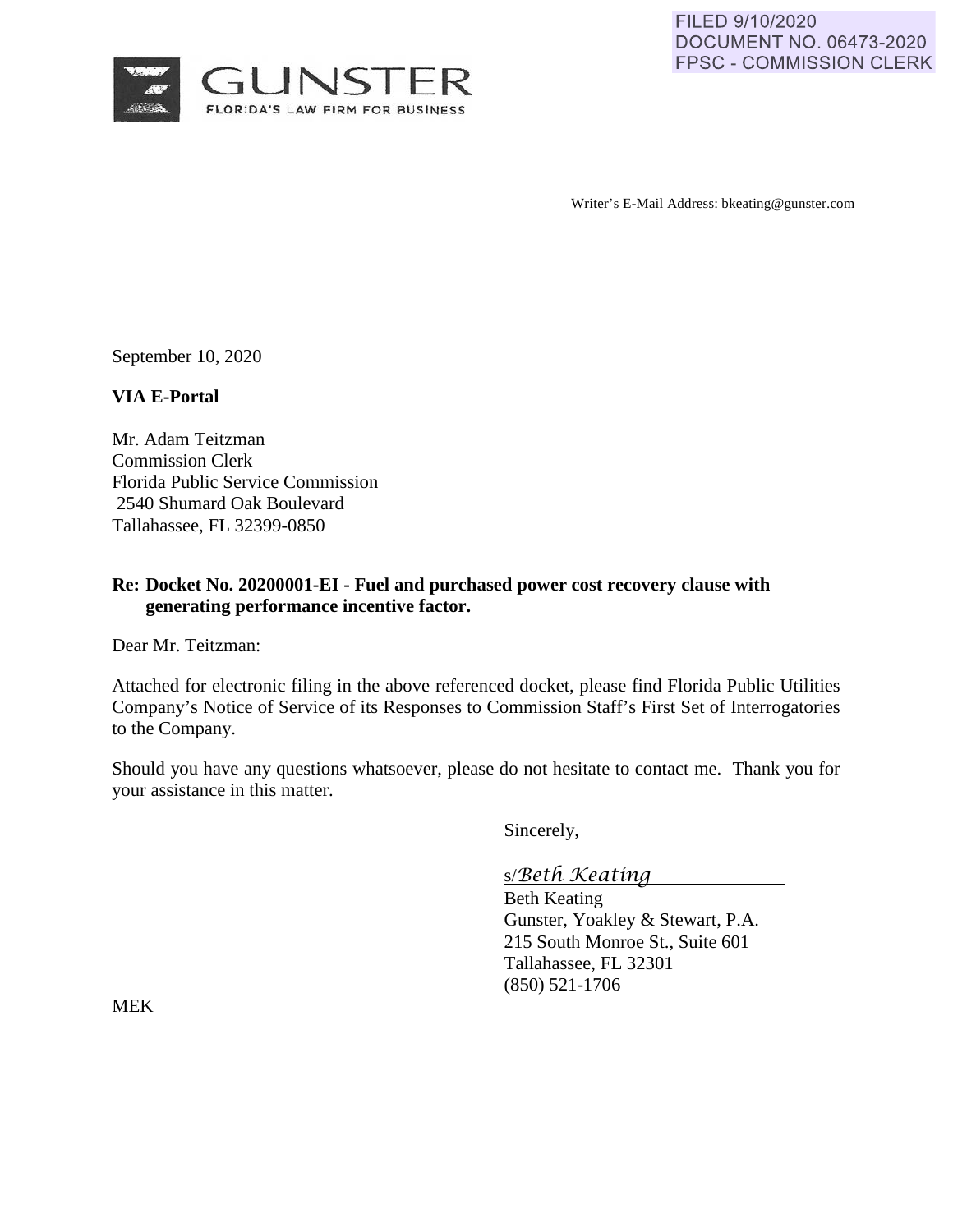# **BEFORE THE FLORIDA PUBLIC SERVICE COMMISSION**

In re: Fuel and purchased power cost recovery DOCKET NO. 20200001-EI clause with generating performance incentive factor.

DATED: September 10, 2020

### **FLORIDA PUBLIC UTILITIES COMPANY'S NOTICE OF SERVICE OF RESPONSES TO COMMISSION STAFF'S FIRST SET OF INTERROGATORIES (NOS. 1-3)**

NOTICE IS HEREBY GIVEN that Florida Public Utilities Company, by and through its undersigned counsel, has served its Responses to the Commission Staff's First Set of Interrogatories (Nos. 1-3) to Suzanne Brownless, Esquire, Special Counsel, Florida Public Service Commission, 2540 Shumard Oak Boulevard, Tallahassee, Florida 32399-0850, [sbrownle@psc.state.fl.us](mailto:sbrownle@psc.state.fl.us) this 10th day of September, 2020.

Respectfully submitted,

\_\_s/*Beth Keating*\_\_\_\_\_\_\_\_\_\_\_\_\_\_\_\_\_\_\_\_\_\_\_

**Beth Keating** Gunster, Yoakley & Stewart, P.A. 215 S. Monroe Street, Suite 601 Tallahassee, Florida 32301 Telephone: (850) 521-1706 Facsimile: (850) 576-0902 *Attorneys for Florida Public Utilities Company*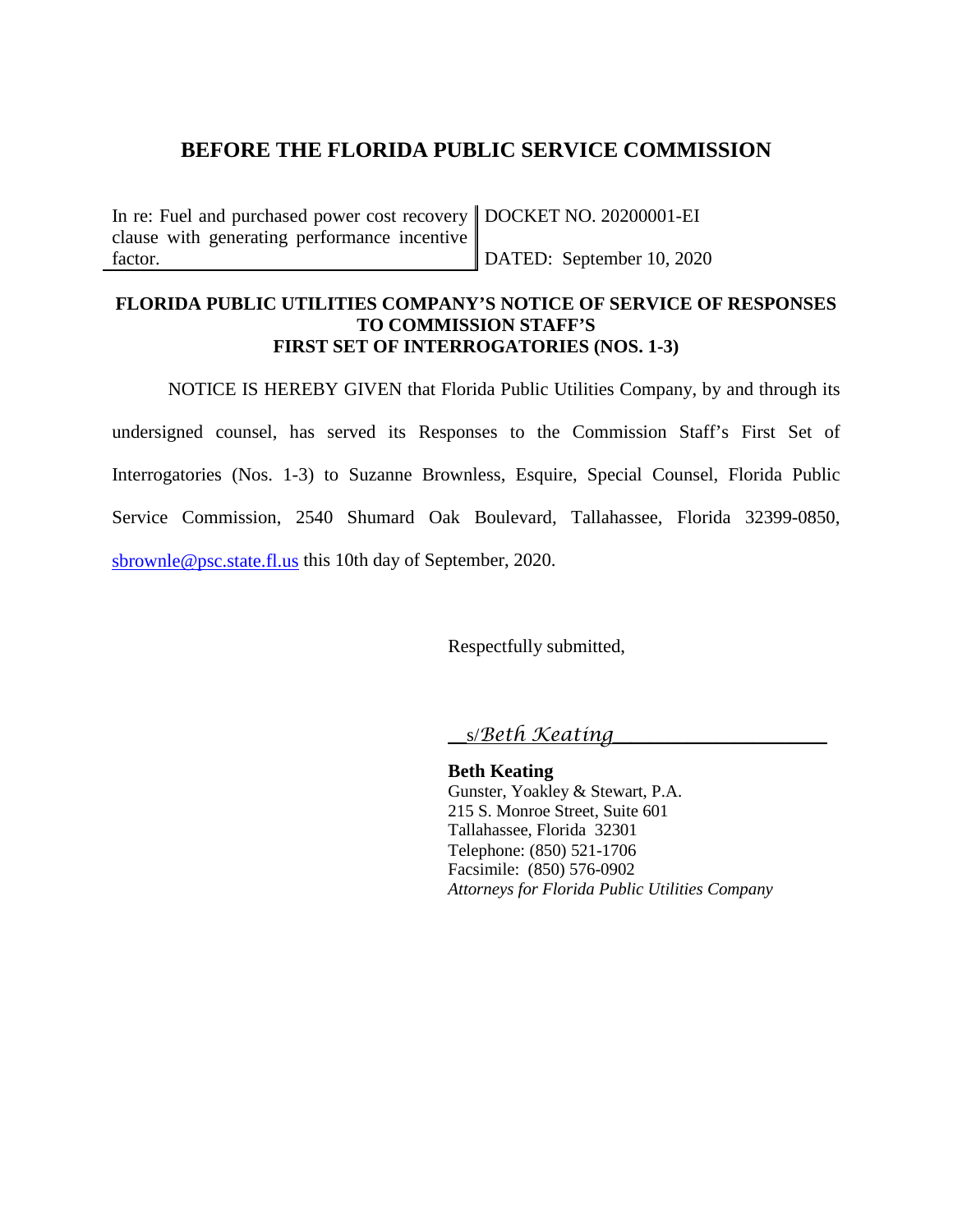# **CERTIFICATE OF SERVICE**

**I HEREBY CERTIFY** that a true and correct copy of Florida Public Utilities Company's Notice of Service of Responses to Staff's First Set of Interrogatories has been furnished by Electronic Mail to the following parties of record this 10th day of September, 2020:

| <b>Suzanne Brownless</b>          | James D. Beasley/J. Jeffry           |
|-----------------------------------|--------------------------------------|
| Florida Public Service Commission | <b>Wahlen/Malcolm Means</b>          |
| 2540 Shumard Oak Boulevard        | <b>Ausley Law Firm</b>               |
| Tallahassee, FL 32399-0850        | Post Office Box 391                  |
| sbrownle@psc.state.fl.us          | Tallahassee, FL 32302                |
|                                   | jbeasley@ausley.com                  |
|                                   | jwahlen@ausley.com                   |
|                                   | mmeans@ausley.com                    |
|                                   |                                      |
| <b>Steven Griffin</b>             | James W. Brew/Laura Baker            |
| Beggs & Lane                      | Stone Matheis Xenopoulos & Brew, PC  |
| P.O. Box 12950                    | Eighth Floor, West Tower             |
| Pensacola, FL 32591-2950          | 1025 Thomas Jefferson Street, NW     |
| srg@beggslane.com                 | Washington, DC 20007                 |
|                                   | jbrew@smxblaw.com                    |
|                                   | lwb@smxblaw.com                      |
| Maria Moncada                     | Kenneth Hoffman                      |
| David Lee                         | Florida Power & Light Company        |
| Florida Power & Light Company     | 215 South Monroe Street, Suite 810   |
| 700 Universe Boulevard            | Tallahassee, FL 32301                |
| Juno Beach, FL 33408-0420         | Ken.Hoffman@fpl.com                  |
| Maria.Moncada@fpl.com             |                                      |
| David.Lee@fpl.com                 |                                      |
| Ms. Paula K. Brown                | Florida Industrial Users Power Group |
| Tampa Electric Company            | Jon C. Moyle, Jr.                    |
| <b>Regulatory Affairs</b>         | Moyle Law Firm                       |
| P.O. Box 111                      | 118 North Gadsden Street             |
| Tampa, FL 33601-0111              | Tallahassee, FL 32301                |
| Regdept@tecoenergy.com            | jmoyle@moylelaw.com                  |
|                                   |                                      |
| <b>Mike Cassel</b>                |                                      |
| Florida Public Utilities Company  |                                      |
| 208 Wildlight Ave.                |                                      |
| Yulee, FL 32097                   |                                      |
| mcassel@fpuc.com                  |                                      |
|                                   |                                      |